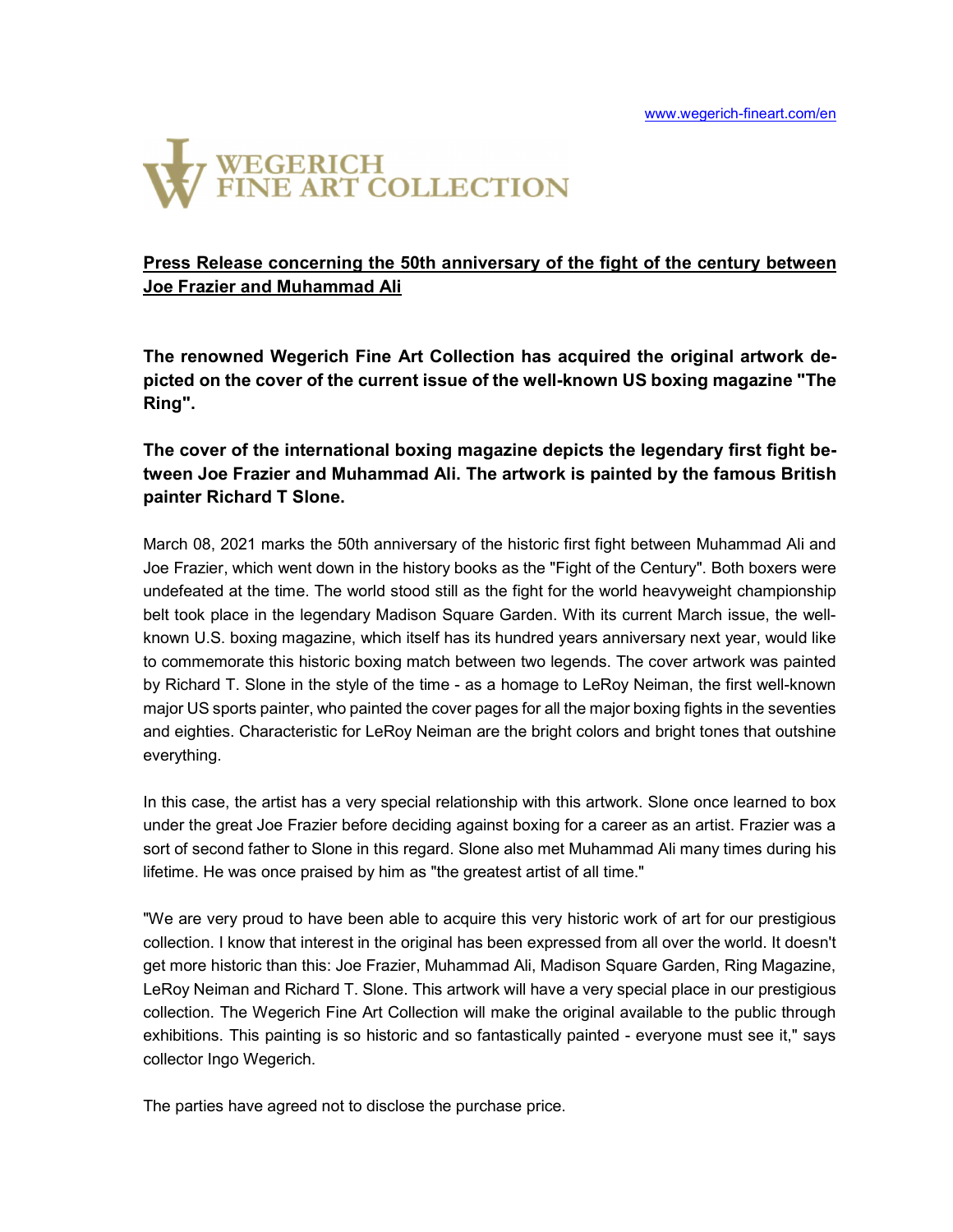### The artwork\*



\*Upon special request, the image will be made available in high resolution for publication purposes.

#### About the collection – Ingo Wegerich Fine Art Collection

The Ingo Wegerich Fine Art Collection is a fine art collection with a special focus on the fighting art genre.

What is special about this collection is that the works of art, without exception originals, are not only artistically convincing, but also have a contemporary historical relevance, depicting great historical fights or fighters that inspired a generation. Just think of the 1930s, for example, when Joe Louis and Max Schmeling boxed while millions of people followed the fights on the radio. Most of the original artworks were also featured on the front pages of international boxing magazines or